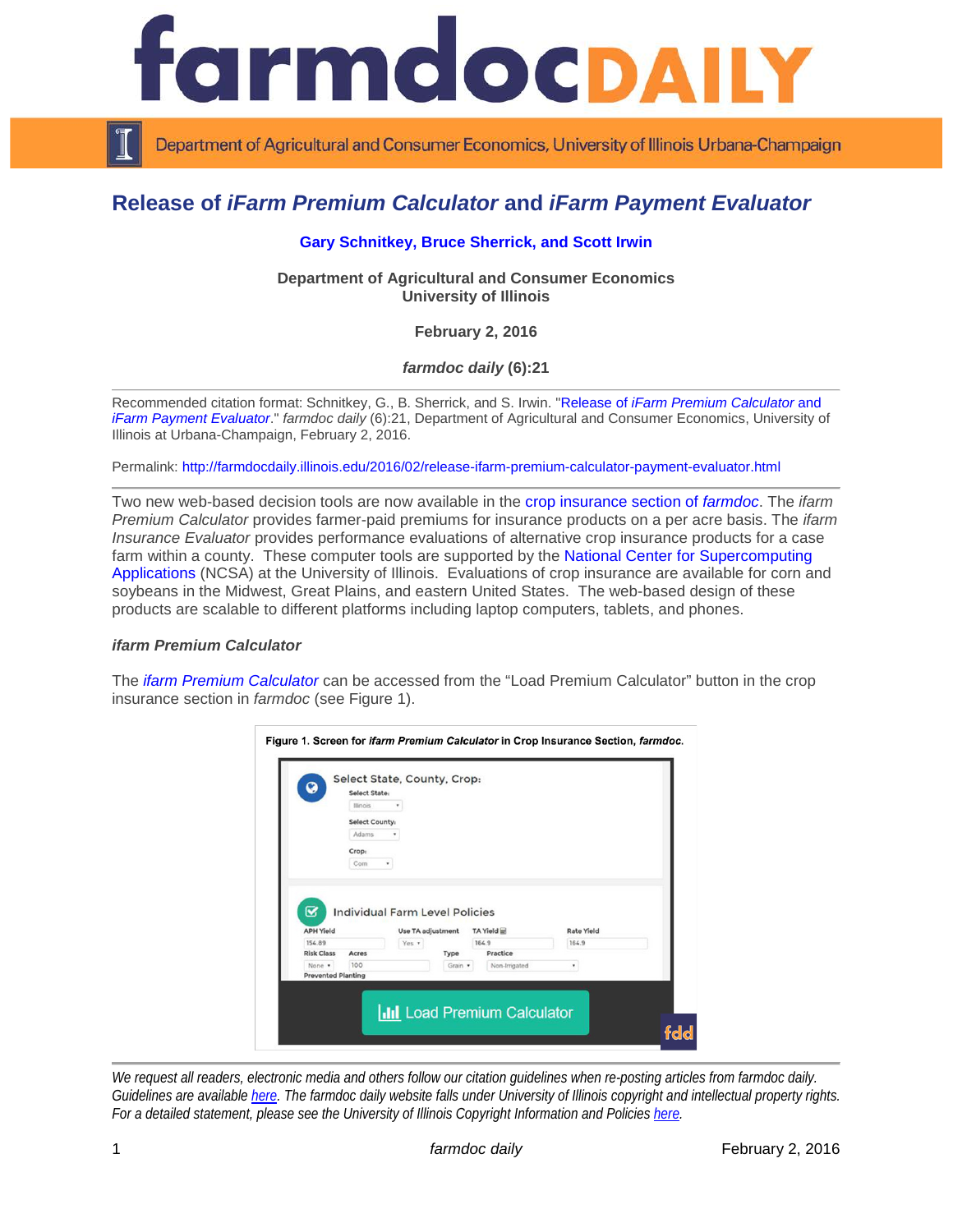Once loaded, users can choose the state, county, and crop for which they wish a premium estimate (see Figure 2). In the following example, the quote is for corn grown in DeKalb County, Illinois. The user can change various inputs that will influence COMBO product premium:

- 1. APH (Actual Production History) Yield The yield without Trend-Adjustment of Yield Exclusion.
- 2. USE TA adjustment Indicates whether the trend-adjustment endorsement will be taken.
- 3. TA Yield The yield after trend adjustments and yield endorsements.
- 4. Rate yield The average yield, usually equal to the APH yield.
- 5. Risk Class Choices of high risk farmland will be given in counties with high-risk farmland.
- 6. Acres acres in the unit.
- 7. Type Varies by crop with the usual type given as a default.
- 8. Practice Varies by crop with the usual practice given as a default.
- 9. Prevented Planting choice of the usual prevented planting of 5% and 10% buy-ups.

|                                          |                                                                                                |                               | Figure 2. User Input for <i>ifarm Premium Calculator</i> in Crop Insurance Section, <i>farmdoc.</i> |
|------------------------------------------|------------------------------------------------------------------------------------------------|-------------------------------|-----------------------------------------------------------------------------------------------------|
| farmdoc<br>Crop Insurance                |                                                                                                |                               |                                                                                                     |
| Spring 2016                              | <i>iFarm</i> Crop Insurance Premium Calculator                                                 |                               |                                                                                                     |
| ◕<br><b>Select State:</b><br>Illinois    | Select State, County, Crop:<br><b>Select County:</b><br>$\checkmark$<br>DeKalb<br>$\checkmark$ | Crop:<br>$\checkmark$<br>Corn |                                                                                                     |
| જ<br><b>APH Yield</b>                    | <b>Individual Farm Level Policies</b><br><b>Use TA adjustment</b>                              | TA Yield                      | <b>Rate Yield</b>                                                                                   |
| 169                                      | Yes $\vee$                                                                                     | 178                           | 169                                                                                                 |
| <b>Risk Class</b>                        | <b>Acres</b>                                                                                   | <b>Type</b>                   | <b>Practice</b>                                                                                     |
| None $\vee$<br><b>Prevented Planting</b> | 100                                                                                            | Crain $\vee$                  | Non-Irrigated<br>fdd                                                                                |

Based on these inputs, the use will get a series of farmer-paid premiums stated on a per acre basis (See Figure 3). These premiums will be given for:

- 1. Revenue Protection (RP) a revenue product with a guarantee increase, the most used crop insurance policy for grain crops in the Midwest.
- 2. Revenue Protection with the Harvest Price Exclusion a revenue product without a guarantee increase.
- 3. Yield Protection (YP) a yield insurance.

| Coverage<br>Level | <b>Revenue Protection</b>                |       |       |                             | <b>Revenue Protection With Harvest</b><br><b>Price Exclusion</b> |       |       |                  | <b>Yield Protection</b>                |       |       |                               |
|-------------------|------------------------------------------|-------|-------|-----------------------------|------------------------------------------------------------------|-------|-------|------------------|----------------------------------------|-------|-------|-------------------------------|
|                   | <b>Enterprise Basic Optional Minimum</b> |       |       | Revenue<br><b>Guarantee</b> | <b>Enterprise Basic Optional Revenue</b>                         |       |       | <b>Guarantee</b> | <b>Enterprise Basic Optional Yield</b> |       |       | <b>Guarantee</b><br>(Bu/Acre) |
| 50%               | 0.53                                     | 0.92  | 1.32  | 369                         | 0.4                                                              | 0.71  | 0.99  | 369              | 0.43                                   | 0.72  | 1.06  | 89                            |
| <b>55%</b>        | 0.75                                     | 1.51  | 2.07  | 406                         | 0.47                                                             | 1.03  | 1.34  | 406              | 0.61                                   | 1.09  | 1.53  | 98                            |
| 60%               | 1.05                                     | 2.29  | 2.94  | 443                         | 0.53                                                             | 1.35  | 1.73  | 443              | 0.86                                   | 1.55  | 2.08  | 107                           |
| 65%               | 1.49                                     | 3.81  | 4.7   | 480                         | 0.66                                                             | 2.12  | 2.71  | 480              | 1.22                                   | 2.49  | 3.2   | $116$                         |
| 70%               | 2.37                                     | 5.88  | 6.9   | 517                         | 1.07                                                             | 3.23  | 3.78  | 517              | 1.71                                   | 3.51  | 4.29  | 125                           |
| 75%               | 4.01                                     | 9.21  | 10.35 | 554                         | 1.76                                                             | 4.8   | 5.36  | 554              | 2.5                                    | 4.89  | 5.73  | 134                           |
| 80%               | 7.98                                     | 14.94 | 16.14 | 591                         | 3.57                                                             | 7.77  | 8.33  | 591              | 4.48                                   | 7.27  | 8.21  | 142                           |
| 85%               | 16.87                                    | 25.29 | 26.33 | 628                         | 7.84                                                             | 13.38 | 13.76 | 628              | 8.61                                   | 11.35 | 12.26 | 151                           |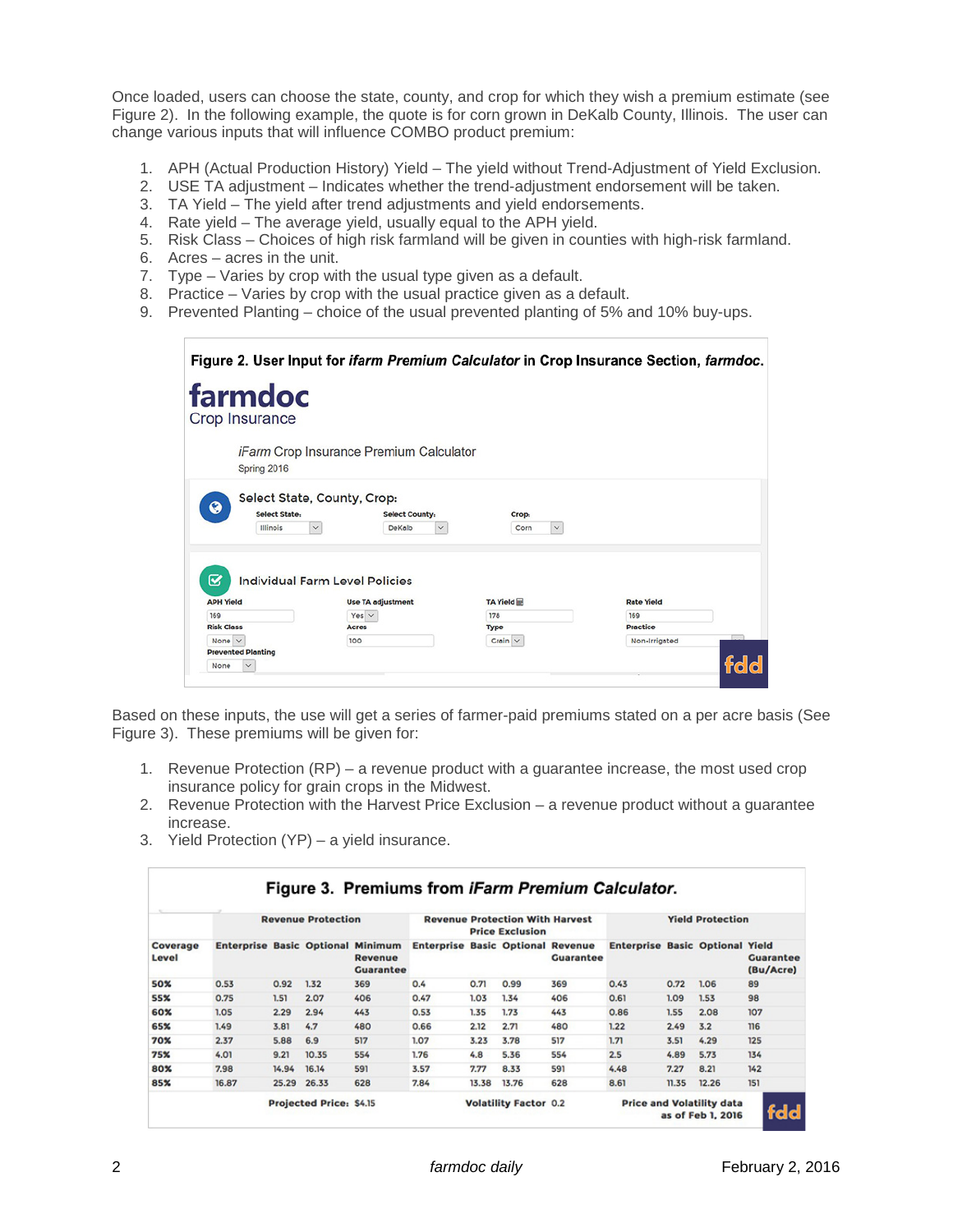The *iFarm Premium Calculator* also gives quotes for the Area Risk Protection Insurance (ARPI) which are based on county yields. These include plans for rea Revenue Protection (ARP), ARP with Harvest Price Exclusion (ARP-HPE), and Area Yield Protection (ARP).

#### *iFarm Payment Evaluator*

The *iFarm Payment Evaluator* is available through the "Load Payment Evaluator" button in the following screen in the crop insurance section of farmdoc (see Figure 4).

| Select State:<br>Illinois<br>۰ | <b>Select County:</b><br>Adams<br>۰ | Select Crop:<br>Corn<br>۰ | Unit:<br>Basic<br>۰ | Acres:<br>320                       |
|--------------------------------|-------------------------------------|---------------------------|---------------------|-------------------------------------|
| <b>Results</b><br>Ś            |                                     |                           |                     | View graph of revenue probabilities |
| Case Farm Info                 | <b>Est Premiums</b>                 | <b>Avg Payments</b>       | <b>Freq Payment</b> | Net Cost of Insurance               |
| Avg Cross Rev                  | <b>Target Probability</b>           | Value at Risk Information |                     |                                     |

Users will select a 1) state, 2) county, 3) crop, 4) enterprise unit, and 5) acres in the unit. The *iFarm Payment Evaluato*r then shows results for a typical farm in that county. These typical farms have yields representative of the county. Figure 5 shows an example for corn in DeKalb County with an enterprise unit (320 acres). This farm has an average yield of 183.40 bushels per acre. If we could repeat 2016 a large number of times, the average yields for 2016 would be close to 183.4 bushels per acre. There will be variability around this yield: 30% of the time the yield will be below 172.79 bushels per acre, 20% of the itme yield will be below 164.07 bushels per acre, 10% of the time yield will be below 151.03 bushels per acre, and 5% of the time the yield will be below 139.50 bushels per acre (see Figure 5).

For this example farm, the user can get a variety of results for the example farm as is indicated on the tabs of the output box (See Figure 5):

- Est Premiums Farmer-paid premiums for RP, RP-HPE, YP, ARYP, ARP-HPE, and ARP at different coverage levels.
- Average payments Average payments from insurance.
- Frequency payment The percent of time crop insurance will likely make payments.
- Net costs of insurance Farmer-paid premium minus average payments. This table gives a feel of the costs of insurance after considering payments from crop insurance
- Average Gross Rev shows the average gross revenue. This value equals crop revenue plus crop insurance payments minus crop insurance premium.
- Target Probability The chance of meeting a target revenue with various levels of crop insurance.
- Value at Risk Information Shows the impacts of crop insurance on downside risk.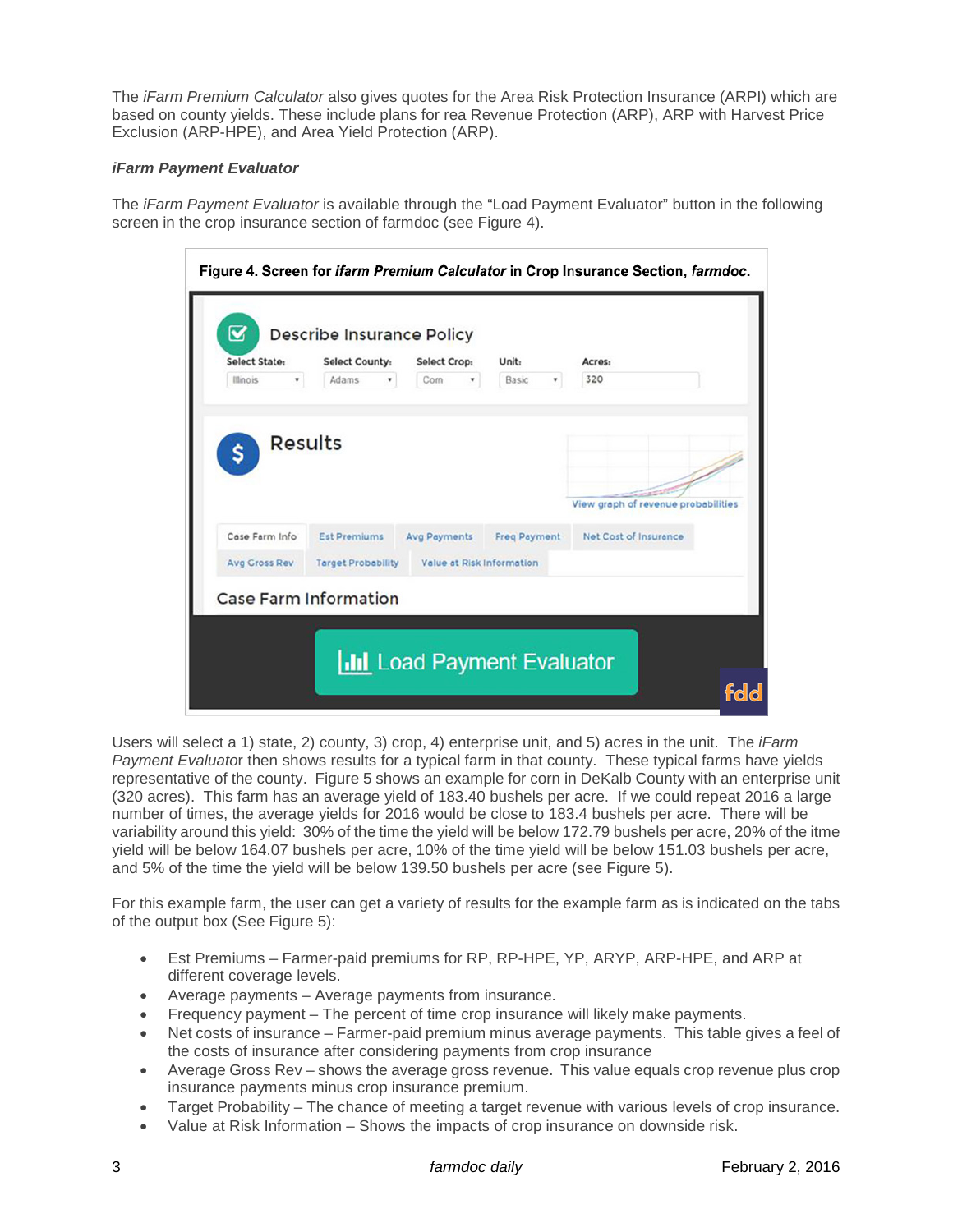The Value at Risk (VAR) output is particularly useful in evaluating the impacts of crop insurance on downside risk. In the *iFarm Payment Evaluator*, the downside risks are calculated on gross revenue which includes crop revenue plus insurance payments minus insurance premiums. Figure 6 shows a VAR at 5% for the DeKalb County farm. A 5% VAR means that 5% of the time revenue will be less than the indicated number.

|                              |                                 |                                       |                     | Figure 5. Case Farm Information from the <i>ifarm Payment Evaluator</i> . |                                        |                      | fdd                                 |
|------------------------------|---------------------------------|---------------------------------------|---------------------|---------------------------------------------------------------------------|----------------------------------------|----------------------|-------------------------------------|
| <b>Results</b>               |                                 |                                       |                     |                                                                           |                                        |                      | View graph of revenue probabilities |
| Case Farm Info               | <b>Est Premiums</b>             |                                       | <b>Avg Payments</b> | <b>Freg Payment</b>                                                       | Net Cost of Insurance                  | <b>Avg Cross Rev</b> | <b>Target Probability</b>           |
| Value at Risk Information    |                                 |                                       |                     |                                                                           |                                        |                      |                                     |
| <b>Case Farm Information</b> |                                 |                                       |                     |                                                                           |                                        |                      |                                     |
|                              |                                 |                                       |                     |                                                                           | <b>Farm Yield (bu/acre)</b>            |                      | <b>County Yield (bu/acre)</b>       |
|                              |                                 | Farm Average Yield 183.40 bu/acre     |                     | 30% of years yields below: 172.79                                         |                                        | 175.12               |                                     |
|                              |                                 | Farm Std Dev of Yield 24.21 bu/acre   |                     | 20% of years yields below: 164.07                                         |                                        | 168.02               |                                     |
|                              |                                 | County Average Yield 183.40 bu/acre   |                     | 10% of years yields below: 151.03                                         |                                        | 157.26               |                                     |
|                              |                                 | County Std Dev of Yield 19.60 bu/acre |                     | 5% of years yields below: 139.50                                          |                                        | 147.58               |                                     |
|                              | Average Futures Price 4.17 /bu  |                                       |                     |                                                                           | Farm Trend-Adjusted APH 183.00 bu/acre |                      |                                     |
|                              | Std Dev of Price 0.97 /bu       |                                       |                     |                                                                           | County TA Rate 1.74 bu/acre/year       |                      |                                     |
|                              | Avg Harvest Cash Basis 0.35 /bu |                                       |                     |                                                                           | Farm APH (ref) 174.00 bu/acre          |                      |                                     |
|                              |                                 | Avg Gross Crop Rev 692.28 /acre       |                     |                                                                           |                                        |                      |                                     |

|                             |          | Figure 6. Value at Risk Information from <i>ifarm Payment Evaluator.</i> |                |                |                | fdd            |
|-----------------------------|----------|--------------------------------------------------------------------------|----------------|----------------|----------------|----------------|
| VAR at 5%                   |          |                                                                          |                |                |                |                |
| Coverage<br><b>Election</b> | YP       | <b>RP-HPE</b>                                                            | <b>RP</b>      | <b>AYP</b>     | <b>ARP-HPE</b> | <b>ARP</b>     |
| 50%                         | \$453.00 | \$453.00                                                                 | \$452.89       |                |                |                |
| 55%                         | \$453.15 | \$452.92                                                                 | <b>S452.98</b> |                |                |                |
| 60%                         | \$452.94 | \$453.07                                                                 | S453.32        |                |                |                |
| 65%                         | \$454.17 | \$453.95                                                                 | \$455.38       |                |                |                |
| 70%                         | \$454.58 | \$459.40                                                                 | \$458.14       | \$446.73       | \$466.71       | \$461.10       |
| 75%                         | \$455.42 | S479.76                                                                  | <b>S477.58</b> | \$446.01       | <b>S481.85</b> | \$474.63       |
| 80%                         | \$456.57 | \$506.40                                                                 | \$502.01       | S443.11        | <b>S498.35</b> | <b>S489.11</b> |
| 85%                         | \$456.56 | \$534.41                                                                 | \$525.84       | <b>S440.10</b> | \$512.68       | \$501.51       |
| 90 <sup>2</sup>             |          |                                                                          |                | \$435.48       | \$528.79       | \$514.55       |

In the example case, the 5% VAR with no insurance is \$453.38 (see bottom of Figure 6). If crop insurance reduces risks, the VARs should increase with insurance, meaning that the probability of low revenue is decreased. As can be seen, crop insurance reduces revenue particularly when high coverage levels and when revenue insurances are used. At an 85% coverage level, RP-HPE increases the 5% VAR to \$534.41 and RP increases it to \$525.84. Both of these increases are substantial compared to the case without insurance.

The results shown in Figure 6 for the DeKalb County farm are fairly similar to most case farms:

- Revenue insurance (RP, RP-HPE, ARP-HPE, and ARP) reduce downside revenue risks more than yield insurance (YP and AYP)
- Downside revenue risks are decreased more as coverage level increases

These two factors explain the high use of revenue insurances *farmdoc daily*[, Janaury 20th.](http://farmdocdaily.illinois.edu/2016/01/crop-insurance-premiums-and-use-2015-and-2016.html)

For the DeKalb County case, ARP and ARP-HPE at a 90% coverage level increase 5% VARs as much as RP-HPE and RP at the 85% coverage level: \$528.79 and \$514.55 VARs for ARP-HPE and ARP as